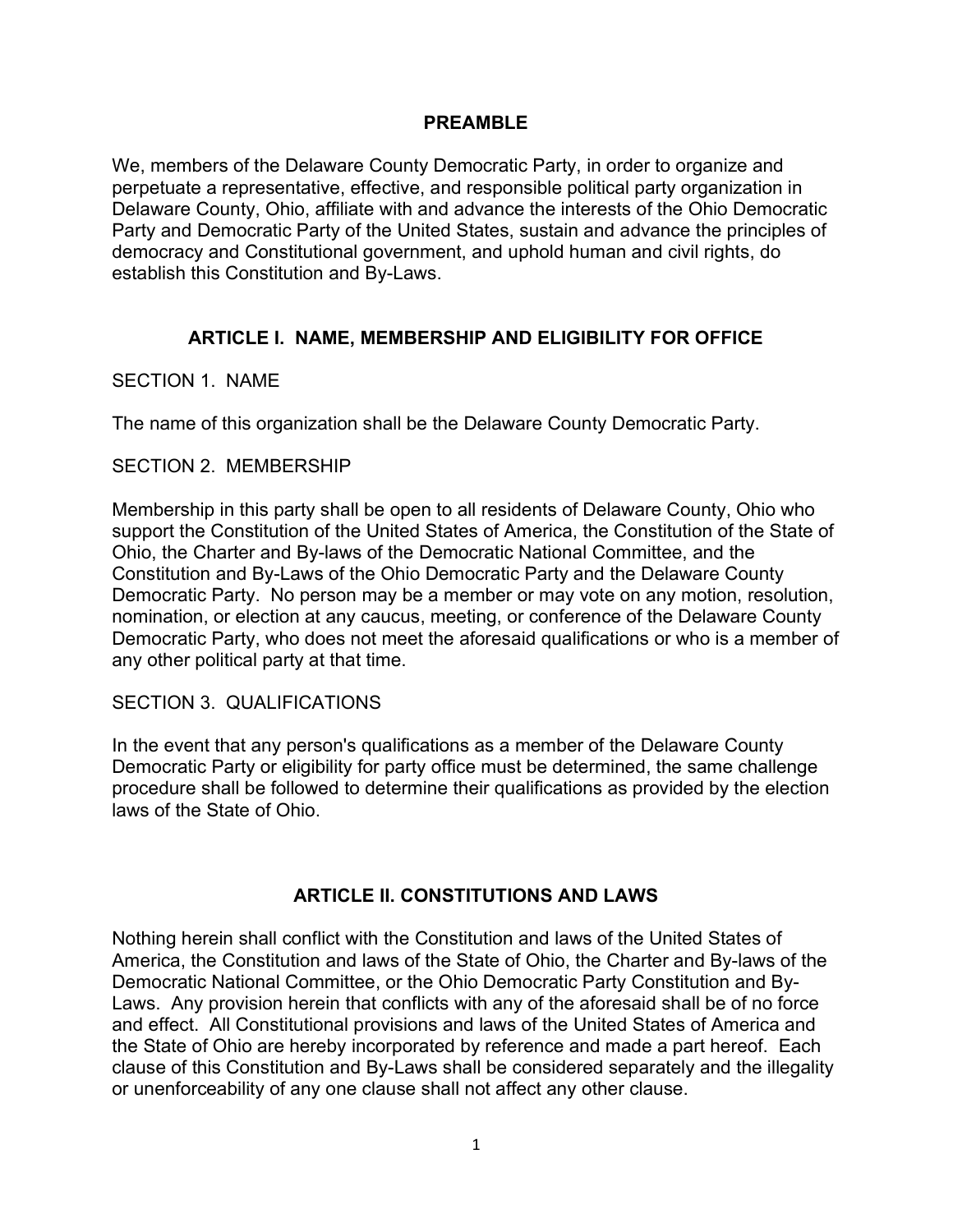## ARTICLE III. CENTRAL COMMITTEE - EXECUTIVE COMMITTEE ORGANIZATION MEETING

## SECTION 1. COUNTY CENTRAL COMMITTEE

The controlling committee of the Delaware County Democratic Party shall be the County Central Committee consisting of those residents of Delaware County elected at the primary election every two years, beginning in 2022, in accordance with the laws of the State of Ohio. There shall be a Central Committee position for each precinct in the county. The County Central Committee shall elect a County Executive Committee which shall have such powers as are granted it by the Central Committee and as provided by law and by this Constitution and By-Laws.

## SECTION 2. ORGANIZATION MEETING CALLED

In accordance with section 3517.04 of the Ohio Revised Code, the members-elect of the County Central Committee shall meet to organize the County Party, not earlier than six nor later than fifteen days after the certification of their election by the Board of Elections, at a suitable location in Delaware County, Ohio. The place and time of this organization meeting shall be designated by the retiring Chairperson of the Central Committee. At least five days prior to the meeting, notice of such meeting specifying the place and time shall be sent by United States mail or electronic mail if the memberelect opts in to receipt of the notice by these means, to each member-elect by the retiring Secretary or, if there is no such officer or if such officer is absent, then as provided by the laws of the State of Ohio. A copy of the meeting notice shall be posted at the Delaware County Board of Elections at least five days before the meeting date. The meeting shall be called according to the laws of the State of Ohio.

## SECTION 3. ELECTION OF OFFICERS

The organization meeting shall be called to order by the retiring Chairperson or the retiring Secretary or, if there is no such officer or if such officer is absent, then the meeting shall be called to order by the County Central Committee member designated by the Democratic members of the Board of Elections. A temporary Chairperson and temporary Secretary shall be chosen from the elected members of the Central Committee only for the matter of organization. The Committee shall then elect a Chairperson, who thereafter will moderate the organization meeting. The Committee shall then immediately proceed to elect two Vice-Chairpersons, one of whom shall be a woman and one of whom shall be a man, as self-identified. The First Vice-Chairperson shall be the opposite gender of the Committee Chairperson.

The County Central Committee shall then elect a Treasurer and a Secretary.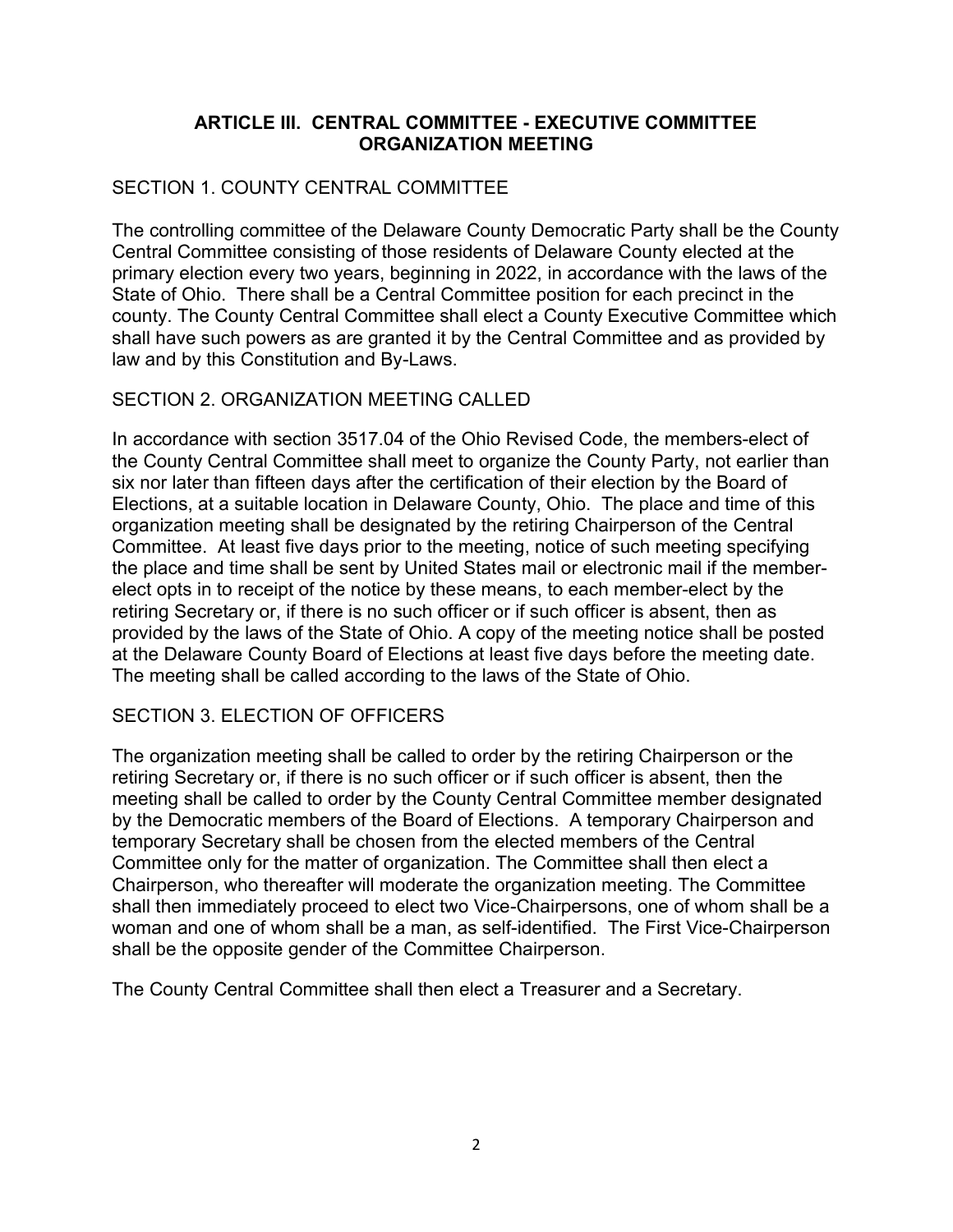Any person who meets the membership requirements of Article I is eligible for election to Party office, except as limited by law or this Constitution and By-Laws. If any officer position becomes vacant after the organization meeting, the vacancy shall be filled by majority vote of the County Executive Committee.

## SECTION 4. COUNTY EXECUTIVE COMMITTEE

The County Central Committee then shall create the County Executive Committee and confer upon it all powers and authority of the Central Committee. The Central Committee then shall elect all its members to the Executive Committee. The meeting of the Central Committee shall adjourn and the meeting of the Executive Committee shall be called to order.

The Executive Committee shall be authorized to act for the Central Committee in all things pertaining to the welfare, business, operation, and organization of the Delaware County Democratic Party during the period of its existence, which shall continue until the date of the organization meeting of the Central Committee after the primary election two years hence. In addition to the members of the Central Committee, the Executive Committee shall be comprised of ex officio members and at-large members. The Party officers elected by the Central Committee shall be members of the Executive Committee and serve as its officers. The oath of office shall be taken by all members of the Executive Committee.

## SECTION 5. EX OFFICIO MEMBERS

Ex officio members shall be the five officers elected by the County Central Committee, current Democratic office holders of non-judicial countywide elected offices, the current chairperson of the Delaware County Young Democrats, and nominees for countywide offices, except judicial offices.

## SECTION 6. AT-LARGE MEMBERS

Persons considered for at-large membership must be registered Democrats and meet the membership requirements of Article I and must display an on-going commitment to the mission of the Delaware County Democratic Party by, for example, being a former member of the County Executive Committee, being a Democratic candidate for elective office, regularly attending Committee meetings, and/or by sustained support for the Party and Democratic candidates and initiatives. At-large members may be added to the Executive Committee by majority vote of those members present and voting. The Committee may appoint an at-large member to fill a vacancy on the Central Committee as a precinct representative if there is no duly elected Central Committee member for the precinct and the at-large member resides in the precinct. The total number of atlarge members can number no more than one fewer of the total number of elected precinct members in Delaware County.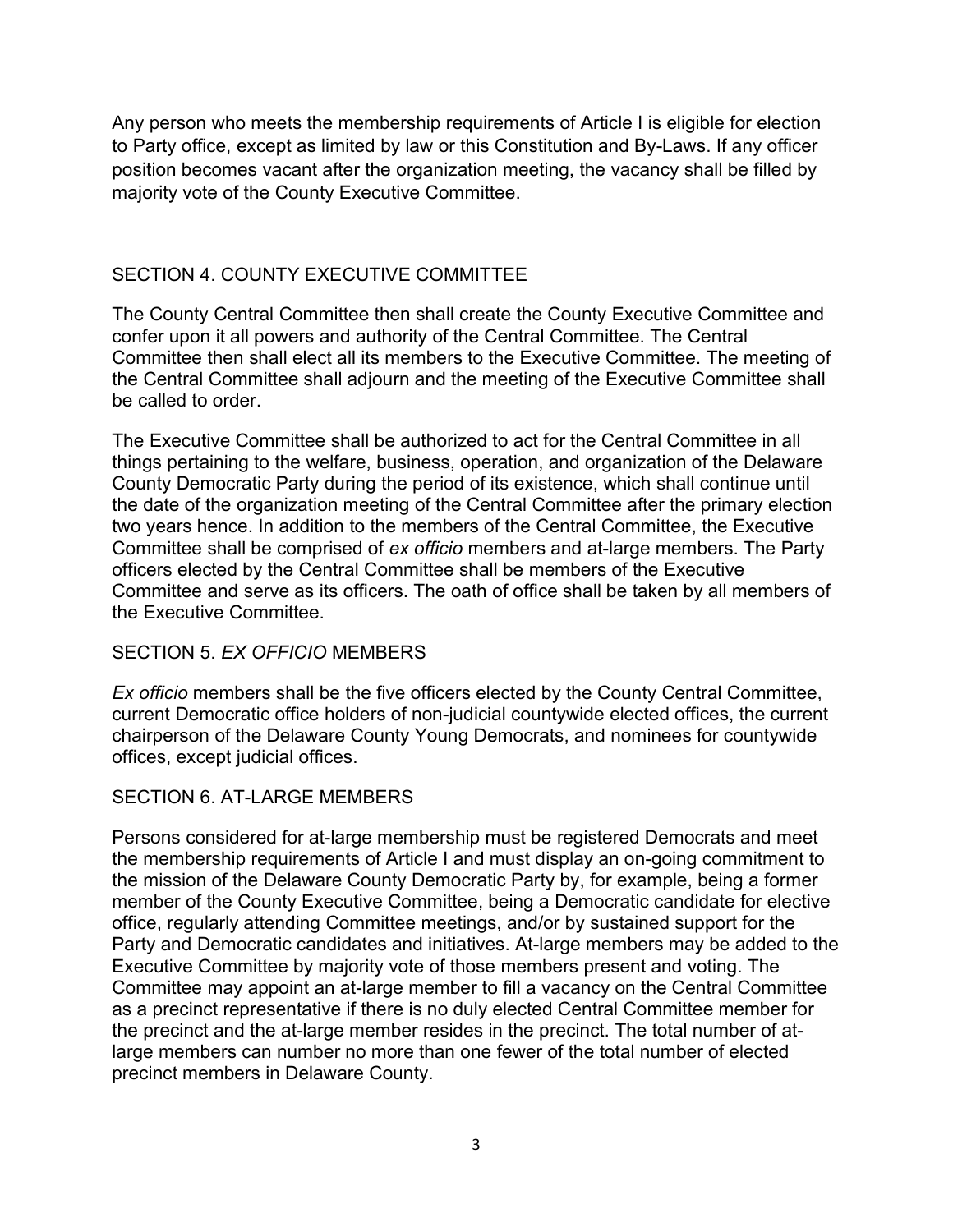At the organization meeting, the elected Chairperson may submit nominations for atlarge members of the Executive Committee. Those nominated must broadly represent all the various elements of the Party and the diversity of Delaware County. After the organization meeting, any person may apply to become an at-large member of the Executive Committee. If it is determined that the applicant meets the requirements of this Section, they shall be nominated for membership.

## ARTICLE IV. OFFICERS

#### SECTION 1. CHAIRPERSON

The Chairperson shall be elected by the County Central Committee and shall be a member of the County Executive Committee ex officio and shall serve as that Committee's chair. The Chairperson's duties shall be those of chief executive officer and they shall be subject to the directions of and responsible to the Central Committee and the Executive Committee. The Chairperson may create additional standing and special committees to assist in the conduct of the Party's mission and shall appoint the chairpersons of such committees, who shall serve at the pleasure of the Chairperson. They shall consult and cooperate with the Democratic clubs of the Ohio Democratic Party within their duly chartered areas of jurisdiction. They may be referred to as the Chairperson of the Delaware County Democratic Party.

## SECTION 2. VICE-CHAIRPERSONS

The Vice-Chairpersons shall be elected by the County Central Committee and shall be members of the County Executive Committee ex officio and shall serve as that Committee's vice-chairs. The First Vice-Chairperson shall act as the Chairperson in case of the death, resignation, incapacity, removal, or absence of the Chairperson, and shall, in such event, have the same powers, duties, and responsibilities as the Chairperson until such time as the Executive Committee shall properly elect a new Chairperson. In the event the First Vice-Chairperson is unable to serve as Chairperson, the Second Vice-Chairperson shall act as the Chairperson as provided herein. They may be referred to as the Vice-Chairpersons of the Delaware County Democratic Party.

#### SECTION 3. SECRETARY

The Secretary shall be elected by the County Central Committee and shall be a member of the County Executive Committee ex officio and shall serve as that Committee's Secretary. The Secretary shall be in charge of all official records and documents of the Central and Executive Committees and of the preparation of the necessary notices, minutes, attendance records, and other records and documents, subject to the direction of the Committees. They shall preserve such documents and records and open them for examination at appropriate times and at the request of any duly elected member of the Executive Committee under such procedures as are prescribed by said Committee. The Secretary shall maintain and timely file with the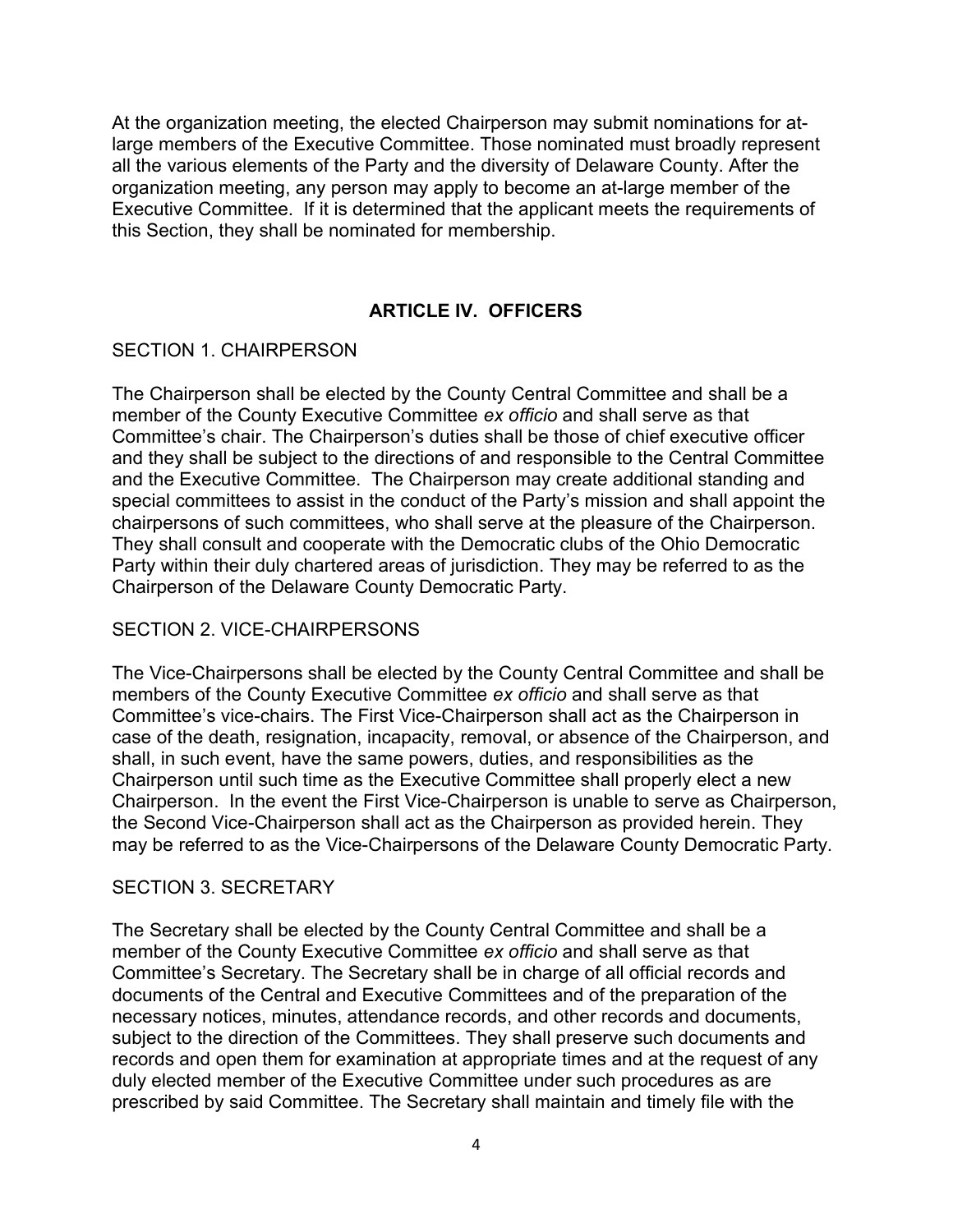Board of Elections and the Secretary of State, as required by law, the current Constitution and By-Laws and the rosters of the Central and Executive Committees and Party officers. They may be referred to as the Secretary of the Delaware County Democratic Party

## SECTION 4. TREASURER

The Treasurer shall be elected by the County Central Committee and shall be a member of the County Executive Committee ex officio and shall serve as that Committee's Treasurer. The Treasurer shall have custody of the funds of the County Party and shall make up-to-date financial reports each month and render such reports to each meeting of the County Executive Committee. The Treasurer shall be accountable for all receipts and expenditures of the Party, subject to the direction of the Executive Committee and any committees or subcommittees established to oversee the financial functions of the County Party. Within a reasonable time, they shall provide information concerning the finances of the Party at the request of any member of the Executive Committee under such procedures as are prescribed by said Committee. The Treasurer shall be responsible for preparing and filing with the Board of Elections and the Secretary of State all financial reports required by Ohio election law. If required by the Executive Committee, they and any other party officer, employee, or volunteer responsible for handling Party funds, shall be under sufficient bond, the amount to be determined by the Executive Committee. They may be referred to as the Treasurer of the Delaware County Democratic Party.

# ARTICLE V. COUNTY REGIONS

## SECTION 1. REGIONS

For purposes of facilitating Party organization and volunteer recruitment and coordination, all the precincts in Delaware County are divided into six regions as follows: Big Walnut, Buckeye Valley, Delaware, Dublin/Powell, Orange, and Westerville/Genoa. Every precinct is assigned to one region, as determined by the Executive Committee. If new precincts are added by the Board of Elections, the Executive Committee shall assign the new precincts to an appropriate region. The Executive Committee may increase the number of regions in response to increases in the number of precincts.

## SECTION 2. LEADERSHIP

The County Central Committee members residing in each County region shall comprise the region leadership team. After the primary election in which they are elected to the Central Committee and within thirty days after the Central Committee's organization meeting, each leadership team shall caucus to choose one or two members as region managers who will serve as liaison with the Executive Committee and shall take the lead in organizing the activities of the region leadership team.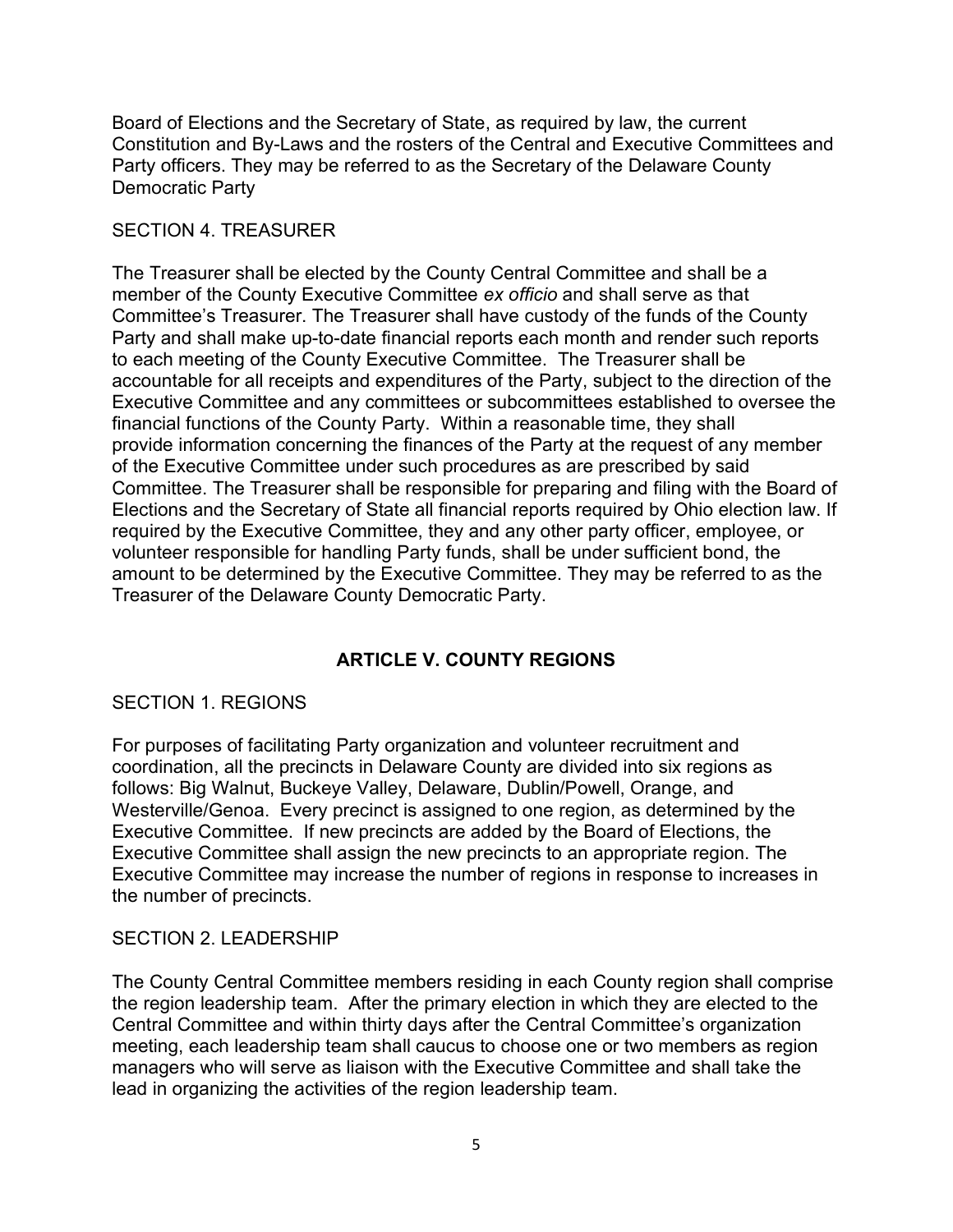## ARTICLE VI. MEETINGS

### SECTION 1. PUBLIC MEETINGS

All meetings of the Delaware County Central Committee, County Executive Committee, and all other official Party committees shall be open to the public.

### SECTION 2. FREQUENCY

The County Central Committee shall convene at its organization meeting after its elections as required by law and this Constitution and By-Laws. The County Executive Committee shall meet at least quarterly during the period of its existence. The Executive Committee may be called to meet by the Chairperson or by a minimum of twenty percent of its membership.

#### SECTION 3. NOTICE

Notice of any meeting of the County Central Committee or the County Executive Committee, other than the organization meeting, specifying time and place, shall be sent to all members of the County Executive Committee in writing through regular United States mail or by email or other electronic means, at the individual option of each member, at least seven days in advance of the meeting, except in extenuating circumstances. Notification to members of a schedule of future meetings will constitute sufficient notice under this section unless the time or place of the previously scheduled meeting changes.

#### SECTION 4. MINUTES

Minutes shall be taken of all meetings of the County Central Committee and the County Executive Committee by the Secretary or their designee. The minutes shall be available for review within one week after the meeting, except in extenuating circumstances.

#### SECTION 5. QUORUM

Forty percent of the County Executive Committee shall constitute a quorum for conducting any business to come before the meetings.

#### SECTION 6. VOTING

Every vote taken by the County Central Committee or by the County Executive Committee shall be in accordance with the standards set by the Constitution and By-Laws of the Ohio Democratic Party and the Democratic Party of the United States. Voting by unit rule and by proxy is prohibited. No votes shall be taken by secret ballot.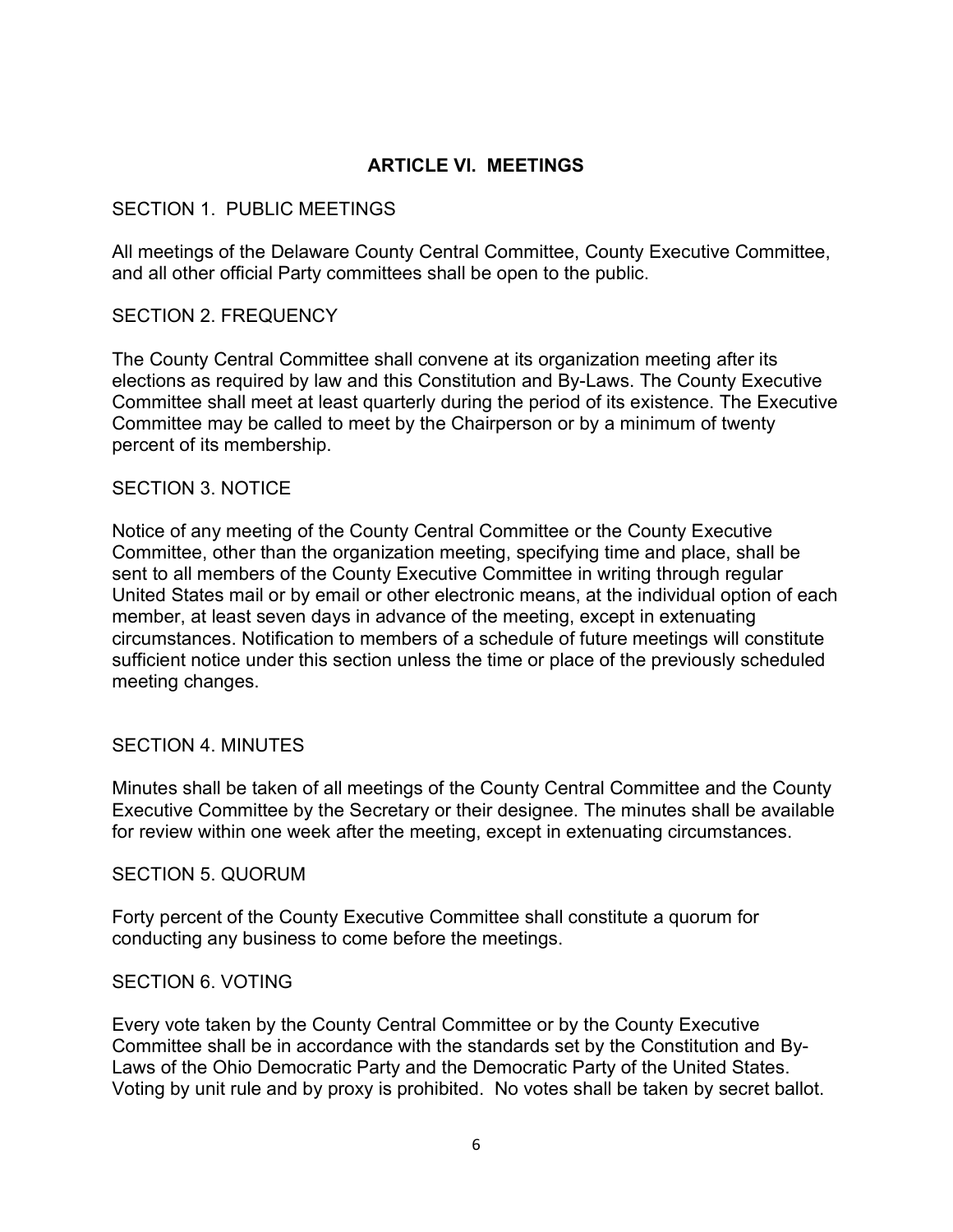## ARTICLE VII. COMMITTEES

## SECTION 1. STANDING COMMITTEES

To facilitate the operation and activities of the County Party, the County Executive Committee shall form standing committees as set forth in this Article. The chairpersons of the standing committees shall be appointed by the Chairperson of the County Party and shall serve at their pleasure. The chairpersons may form subcommittees to undertake specific functions or tasks and may appoint subcommittee chairpersons. The committee chairpersons shall preside over their respective committee and regularly report the plans and activities of the committee to the Executive Committee and the Party officers. The committees shall meet sufficiently frequently to adequately perform their duties and advance the interests of the County Party. In addition to these standing committees, the Executive Committee or the Party Chairperson may, from time to time, form other standing or special committees as deemed necessary. The Party Chairperson may designate Party officers or others as advisors to the committees and as liaisons with the Executive Committee.

## SECTION 2. COMMITTEE LIST

The standing committees shall be:

The finance committee; The fundraising committee; The party development committee; The candidate development committee; The communications committee; and The diversity, equity, inclusion committee.

#### SECTION 3. FINANCE COMMITTEE

The finance committee shall be responsible for overseeing and auditing the fiscal aspects of the County Party, including soliciting and reviewing requests for funds by Party officers and committees and developing and recommending the Party's annual budget. In coordination with the candidate development committee, it shall consider and recommend amounts to be contributed to candidates' campaigns. The Party Treasurer may not chair the finance committee or any of its subcommittees.

By the last day of February each year, the finance committee shall audit the Treasurer's financial books and records for the preceding calendar year and report its findings to the Executive Committee. The Treasurer shall cooperate with any audit of their records, but otherwise shall have no role in, or oversight of, the audit process.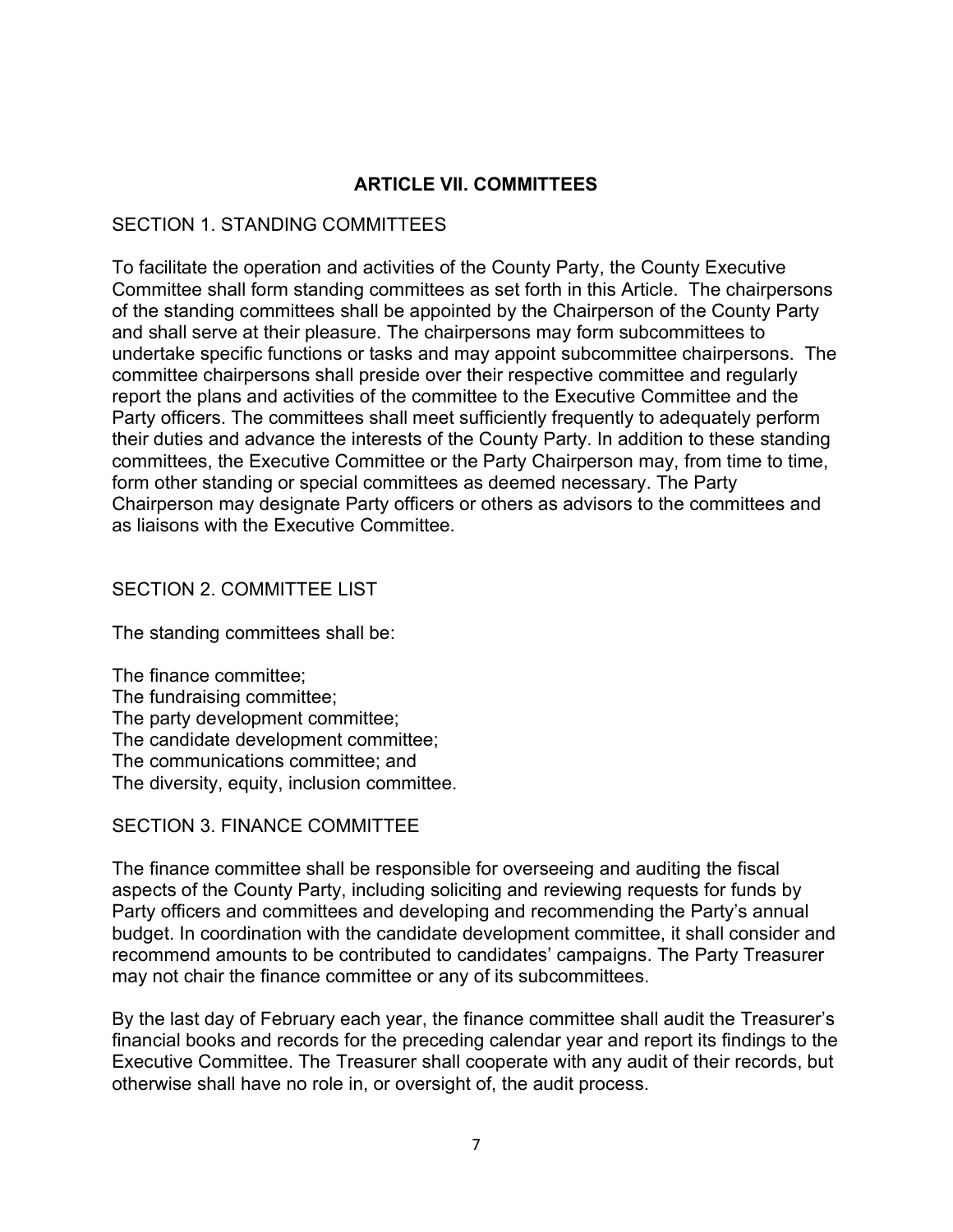## SECTION 4. FUNDRAISING COMMITTEE

The fundraising committee is responsible for all aspects of raising funds for the operation and advancement of the County Party by conducting fundraising events and, in coordination with the communications committee, otherwise soliciting donations. The committee also shall coordinate with the candidate development committee to educate and assist endorsed candidates in their fundraising activities.

## SECTION 5. PARTY DEVELOPMENT COMMITTEE

The party development committee shall be responsible for all aspects of membership in the County Party, including reporting on current membership and developing strategies and tactics to increase membership and volunteers. The committee shall review and recommend changes to membership policies and promote unity and cooperation among members and volunteers. The committee shall create a subcommittee to coordinate the activities of the leadership teams of the County regions to foster and promote grassroots volunteering and precinct representation on the County Executive Committee.

The committee shall provide on-boarding training and assistance for new members and volunteers and may sponsor relevant educational programs such as seminars, talks, and discussion groups.

The committee shall maintain a Central Committee handbook and related documents to instruct and assist Central Committee members in their responsibilities as precinct leaders. The committee shall develop and maintain expertise in campaign management technology and software and provide training on such technology to Executive Committee members and other authorized users.

## SECTION 6. CANDIDATE DEVELOPMENT COMMITTEE

The purpose of the candidate development committee is to attract to Delaware County elective office those candidates most qualified and capable of serving the public. Recruitment activities of the committee shall prioritize inclusion and diversity among candidates. The committee shall be responsible for interactions with Democratic candidates for elective office in the County and shall develop strategies and tactics for recruiting qualified candidates and examining and vetting each potential candidate seeking Party support to determine their qualifications, experience, personality, party identification, electability, and integrity. Based on such examination, the committee shall rate the suitability of each candidate for the elective position sought. The committee shall make endorsement recommendations to the County Executive Committee and shall advise the finance committee on the degree of support to be provided to the candidates. The committee shall offer training, advice, and consultation to all approved candidates.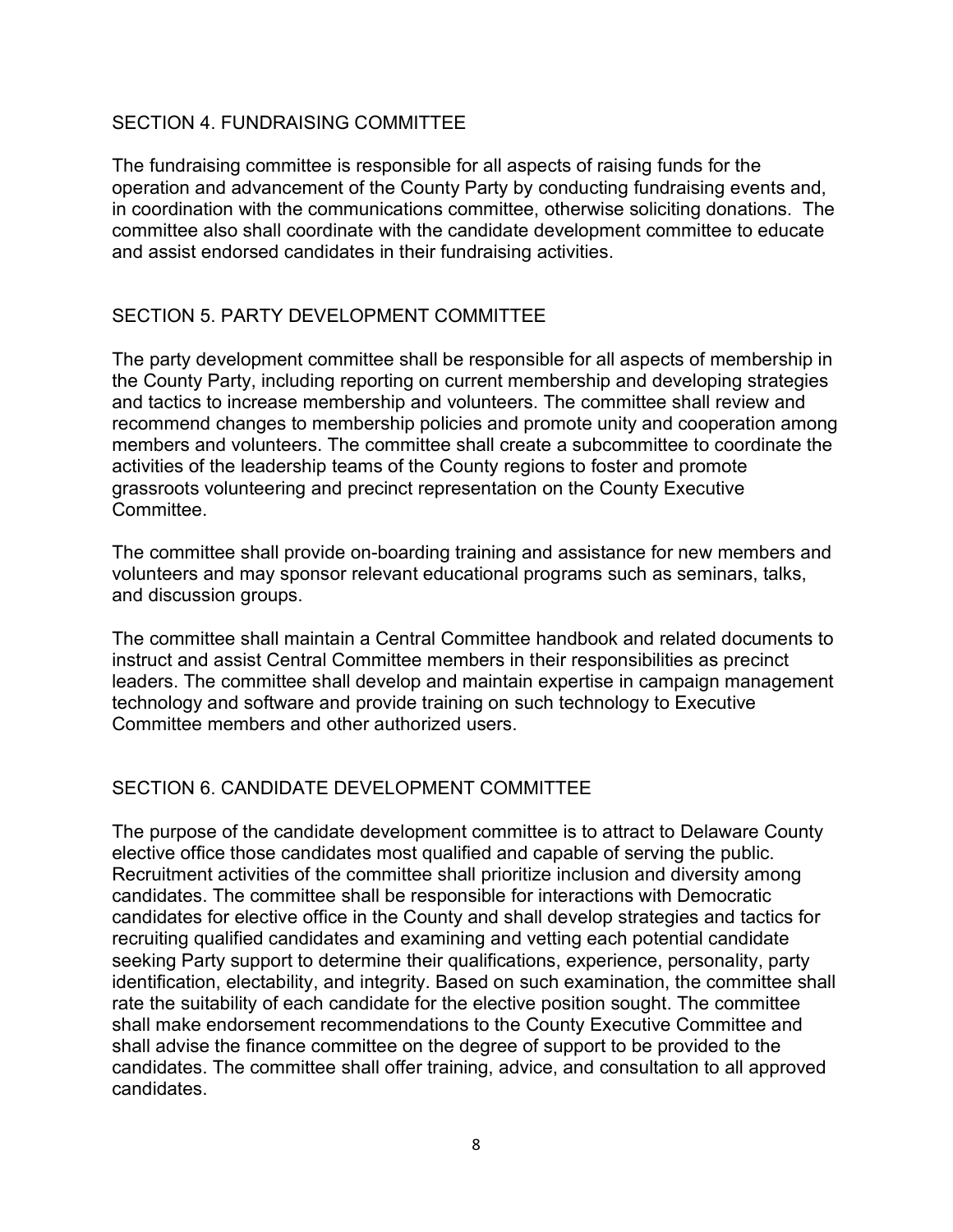# SECTION 7. COMMUNICATIONS COMMITTEE

The communications committee is responsible for all intra-Party and public-facing written and electronic communications and related record keeping. The committee's duties include developing and maintaining the County Party's website, email account, social media accounts, and messaging platforms. The committee shall publish an electronic newsletter to inform Party members and the public about Party activities, legislation, events, goals and objectives, and key milestones. The committee is responsible for coordinating Party publicity and interaction with local news media and managing the branding of the Party, including maintaining a consistent graphical presentation in all areas of communications.

The committee shall maintain and be custodian of the Party's contact database which includes contact information and donation records of Party members and other Democrats in Delaware County. The committee shall develop strategies and tactics for increasing the number of contacts in the database and for acquiring key contact information, such as email addresses and mobile telephone numbers. The committee shall be responsible for the security and integrity of the database and may obtain the assistance of qualified persons to audit and evaluate system security. The committee shall provide custom reports from the database as requested by members of the Executive Committee.

## SECTION 8. DIVERSITY, EQUITY, INCLUSION COMMITTEE

The diversity, equity, inclusion committee is responsible for promoting the relationships of the County Party with the residents of Delaware County by developing strategies and tactics for improving outreach to targeted diverse groups and encouraging their membership and engagement with the Party. The committee shall maintain communication and engagement with Democratic and progressive organizations in the County and may advise and support organizations, such as the Young Democrats, that are aligned with the goals and principals of the Party. The committee may propose or conduct seminars, townhalls, and public talks to address issues related to diversity, equity, and inclusion. The committee shall maintain up-to-date demographic profiles for the County, surrounding counties, and the State of Ohio.

## SECTION 9. CONSTITUTION REVIEW SPECIAL COMMITTEE

Before September 30, 2024, and at least every fourth year thereafter, the Chairperson of the County Party shall create the Constitution and By-Laws special committee and appoint its chairperson. The purpose of the special committee will be to review and evaluate the County Party's Constitution and By-Laws and recommend modifications and amendments, if any, for consideration by the County Executive Committee. Notwithstanding the foregoing, the Party Chairperson or the Executive Committee, at any time, may create a Constitution and By-Laws special committee for the same purpose.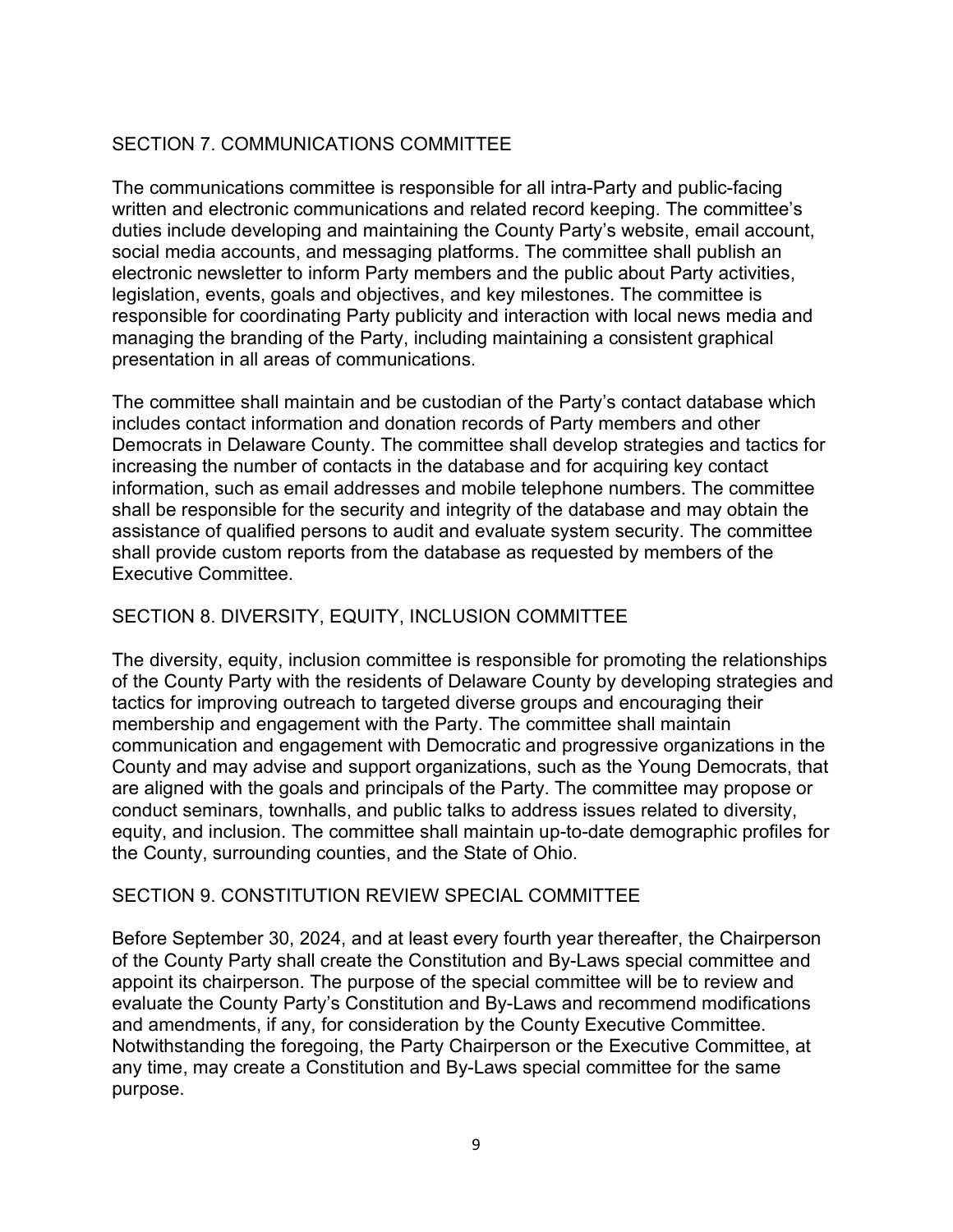# ARTICLE VIII. ENDORSEMENTS

## SECTION 1. STATE PARTY PRE-PRIMARY ENDORSEMENTS

In an election year in which the State Democratic Executive Committee makes endorsements, the Delaware County Democratic Party shall use its resources and leadership to aid and assist in the nomination of such endorsements made by the State Committee for the benefit of the Ohio Democratic Party.

## SECTION 2. COUNTY PRE-PRIMARY ENDORSEMENTS

The County Executive Committee may make pre-primary endorsements for any local or district office, providing that 60% of the members of the Committee present and voting on such question so determine. The Committee shall not endorse a primary candidate that is opposed by a candidate endorsed by the State Executive Committee. Ample notice shall be given to each member of the Committee for any meeting during which endorsements will be considered.

## SECTION 3. OTHER ENDORSEMENTS

The County Executive Committee may endorse any Democratic nominee and any ballot issue by majority vote of the Committee present. Ample notice shall be given to each member of the Committee for any meeting during which endorsements will be considered.

## SECTION 4. RIGHT OF APPEARANCE

Every Democrat who desires to be a Democratic candidate for any public office shall have the right to appear before the County Executive Committee, or such other committee as is authorized by the Executive Committee, to discuss the campaign issues, their candidacy, and any endorsements to be made by the Executive **Committee** 

## ARTICLE IX. FINANCES

SECTION 1. RECORDS.

The Treasurer shall maintain complete and accurate records of all contributions and monies received and all expenditures made. These records shall be made available upon request within a reasonable time to any member of the County Executive **Committee**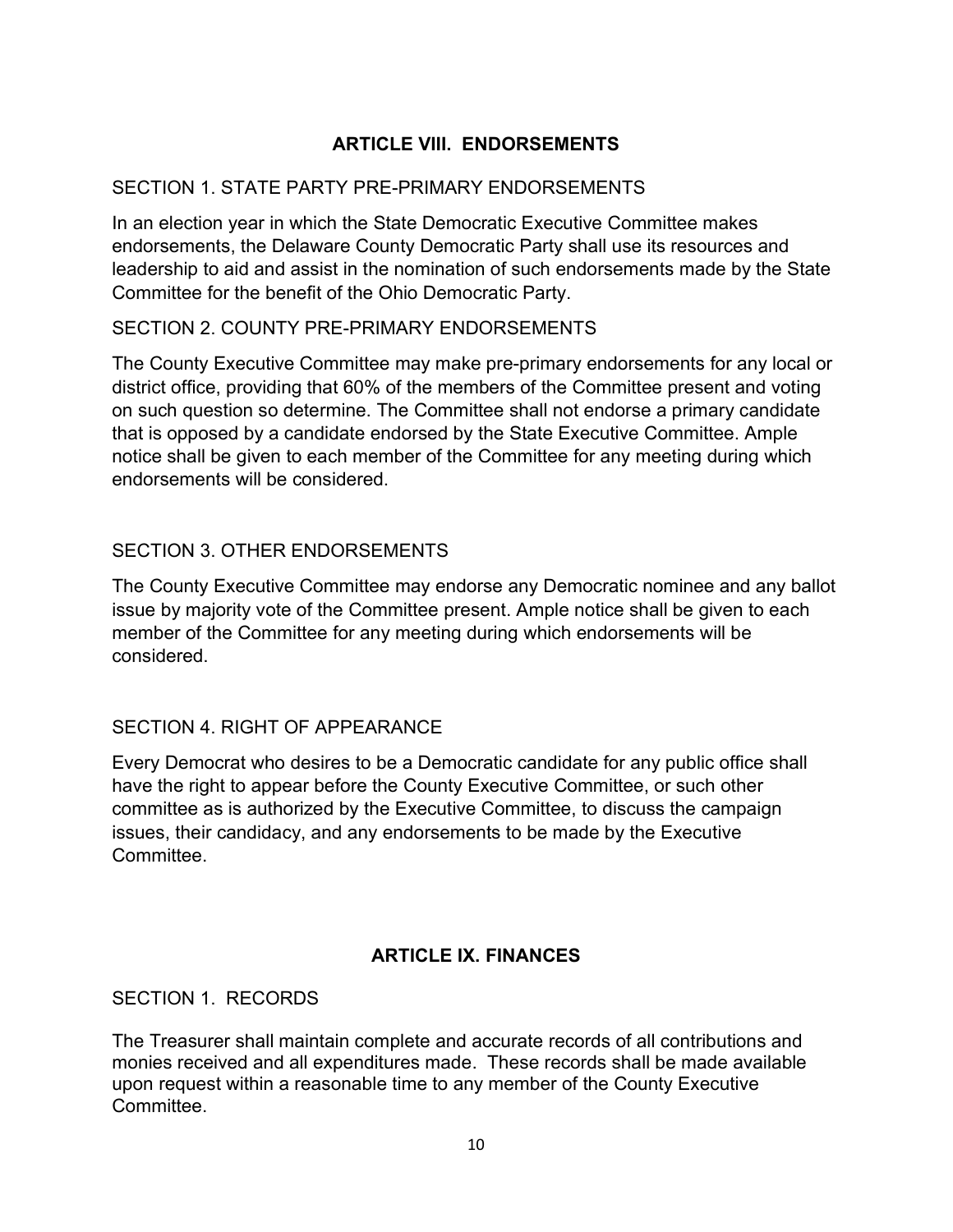## SECTION 2. DONATING MEMBERS

While it is not a requirement for membership, those supporting the Delaware County Democratic Party are strongly encouraged to provide financial support to the extent they are able. The County Executive Committee may establish a status of donating member to designate Party members who annually donate funds to the Party. The qualifications and minimum contribution required to be a donating member shall be determined annually by the Executive Committee. The Secretary shall keep a record of those persons who have become donating members in any year.

## ARTICLE X. PARTY UNITY

All members of the County Party, candidates for office, Party officers, Party committees and organizations, and elected Democratic officials shall support the principles, goals, and mission of the Delaware County Democratic Party.

## ARTICLE XI. PARTY STRUCTURE, NATIONAL GUIDELINES; PARTY STRUCTURE, STATE GUIDELINES

The provisions of the Ohio Democratic Party, Party Structure - National Guidelines and Party Structure - State Guidelines, as set forth in the Ohio Democratic Party Constitution and By-Laws as now adopted and hereinafter amended, are incorporated herein and made a part of the Constitution and By-Laws of the Delaware County Democratic Party.

## ARTICLE XII. OATH OF OFFICE

All members of the Delaware County Central Committee and the County Executive Committee shall be required to take an oath of office to support the Constitution of the United States of America, the Constitution of the State of Ohio, the Constitution and By-Laws and principles of the Ohio Democratic Party, and the Constitution and By-Laws of the Delaware County Democratic Party.

## ARTICLE XIII. ROBERTS RULES OF ORDER

Any matters regarding the conduct of the affairs of the Delaware County Central and Executive Committees not governed by this Constitution and By-Laws or by the laws of the State of Ohio shall be governed by Roberts Rules of Order.